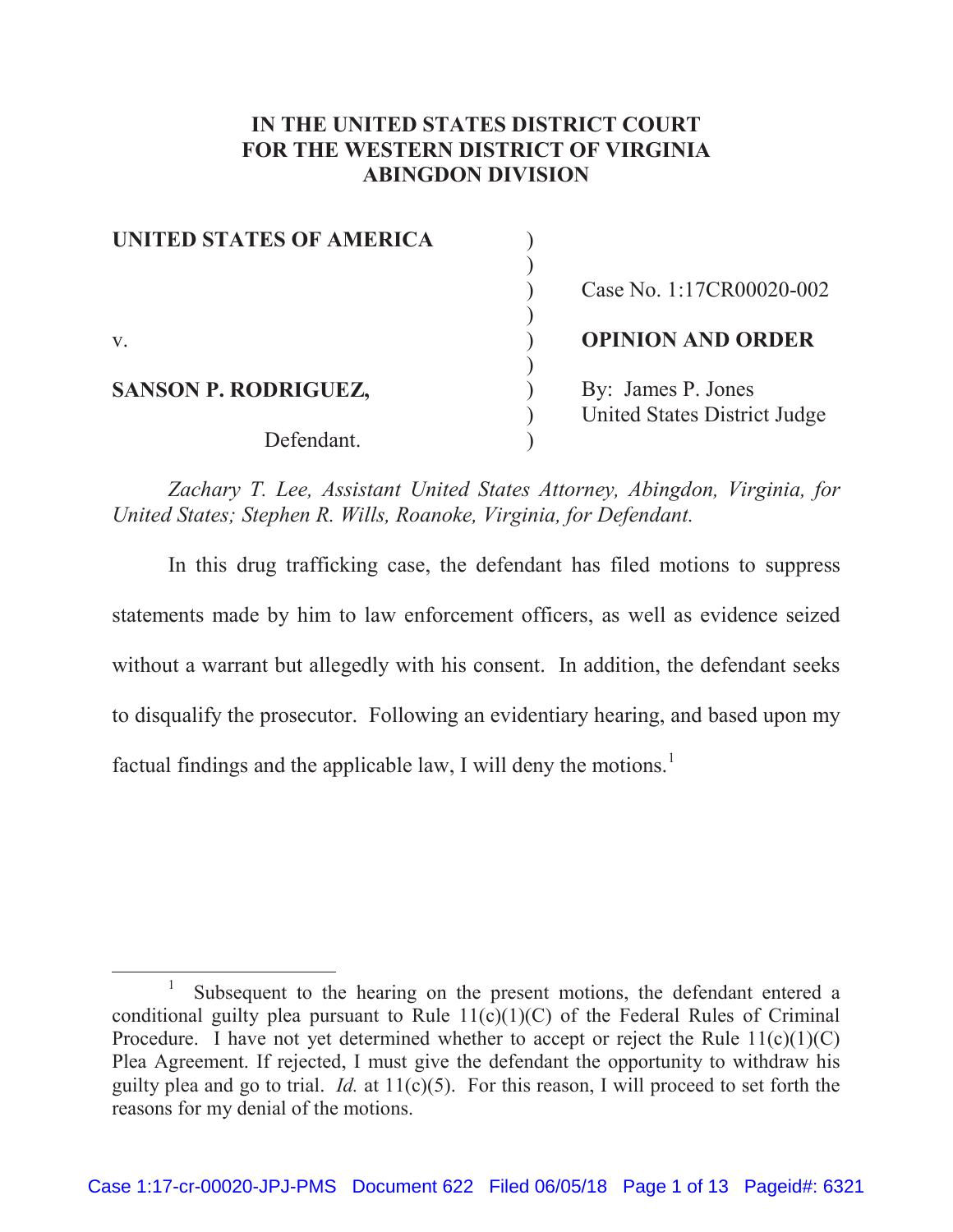#### I. MOTIONS TO SUPPRESS.

### A*. Background.*

The defendant, Sanson P. Rodriguez, is charged by Indictment with conspiring to distribute or possess with the intent to distribute methamphetamine and knowingly using a communication device to cause the facilitation of a felony controlled substance offense, in violation of 21 U.S.C. §§ 846, 841(b)(1)(A), and 843(d). He is also charged with possessing a firearm in furtherance of a drug trafficking crime in violation of 18 U.S.C. § 924(c). Rodriguez has filed three separate motions to suppress, involving his contacts with law enforcement officers on three different dates. The first occasion was on August 2, 2016, at which time he consented to a search of his home. The second was on December 21, 2016, when he was interrogated and consented to a search of his cell phone. The final occasion was on June 20, 2017, when Rodriguez was questioned at length while being driven to Virginia by a federal agent after his arrest in North Carolina on the present charges. The government contends that on all of these occasions Rodriguez voluntarily waived his constitutional rights.<sup>2</sup>

Rodriguez challenges the effectiveness of his waivers, based upon his lack of English and the effects of his methamphetamine drug use.

<sup>2</sup> <sup>2</sup> While the motions to suppress also sought to exclude evidence from vehicle searches on August 2 and December 21, as well as a statement given by the defendant on August 2, the government has agreed that it would not attempt to introduce any such evidence at trial and thus those claims are moot.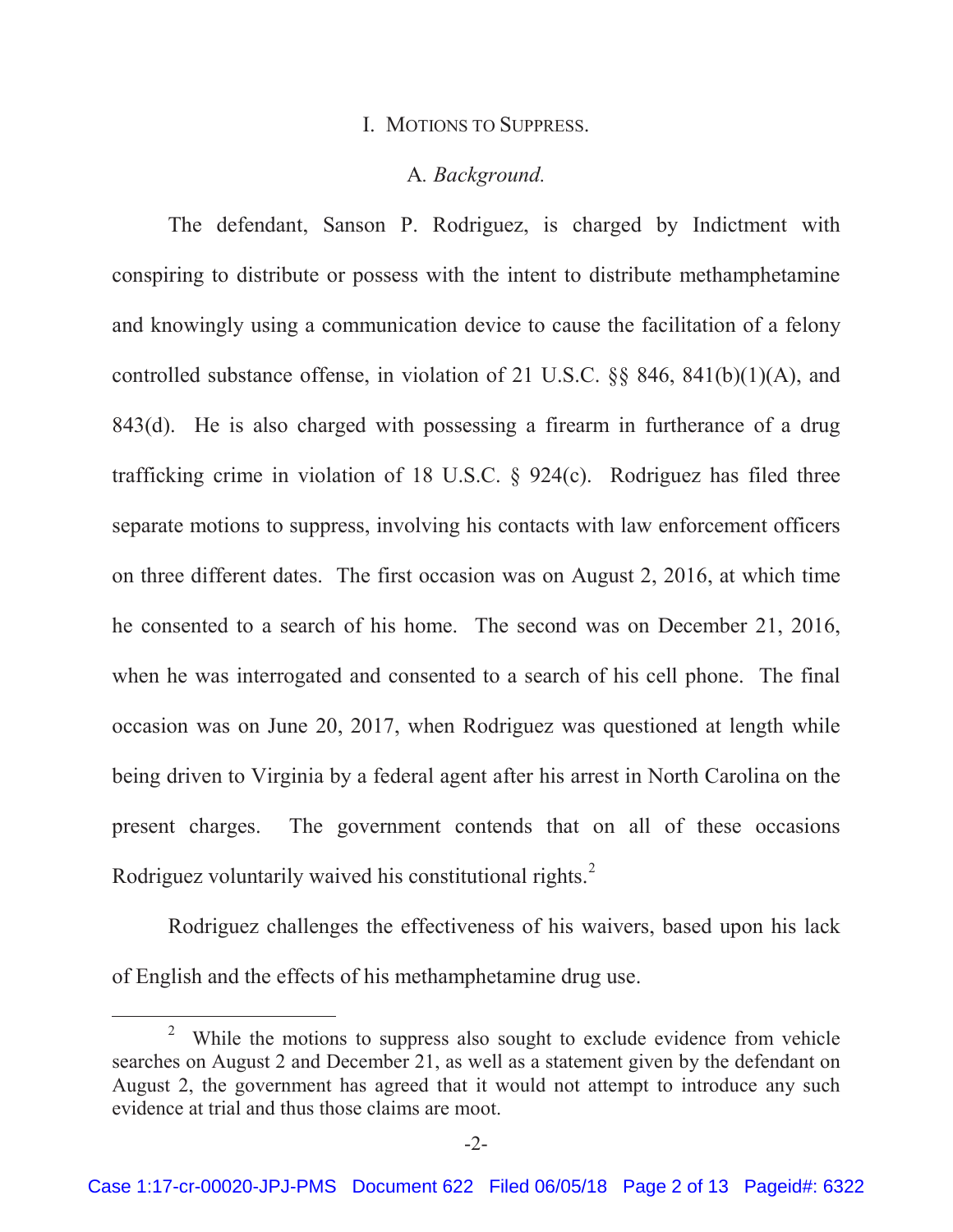In this case, law enforcement officers contend that they administered *Miranda* warnings to Rodriguez, although it is claimed on his behalf that he could not understand or appreciate their meanings. As the Fourth Circuit has stated in regard to similar claims:

M*iranda* held that once given the now familiar warnings of his rights under the fifth and sixth amendments, a suspect could waive effectuation of these rights, provided the waiver is made voluntarily, knowingly and intelligently. The Supreme Court has reiterated that while requiring *Miranda* warnings does not, of course, dispense with the voluntariness inquiry, cases in which a defendant can make a colorable argument that a self-incriminating statement was compelled despite the fact that the law enforcement authorities adhered to the dictates of *Miranda* are rare.

 As we have previously observed, our inquiry into whether an individual waived effectuation of the rights conveyed in the *Miranda* warnings has two distinct dimensions. First, the relinquishment of the right must have been voluntary in the sense that it was the product of free and deliberate choice rather than intimidation, coercion, or deception. Second, in addition to being voluntary, the waiver must have been made with a full awareness of both the nature of the right being abandoned and the consequences of the decision to abandon it. We determine whether a *Miranda* waiver is voluntary, knowing, and intelligent by examining the totality of the circumstances. Only if the totality of the circumstances surrounding the interrogation reveal both an uncoerced choice and the requisite level of comprehension may a court properly conclude that the *Miranda* rights have been waived.

 The voluntariness of a waiver depends on the absence of police overreaching, not on free choice in any broader sense of the word. A defendant's incriminating statement is deemed involuntary only if induced by such duress or coercion that the suspect's will has been overborne and his capacity for self-determination critically impaired. To determine whether a defendant's will has been overborne or his capacity for self determination critically impaired, courts must consider the totality of the circumstances, including the characteristics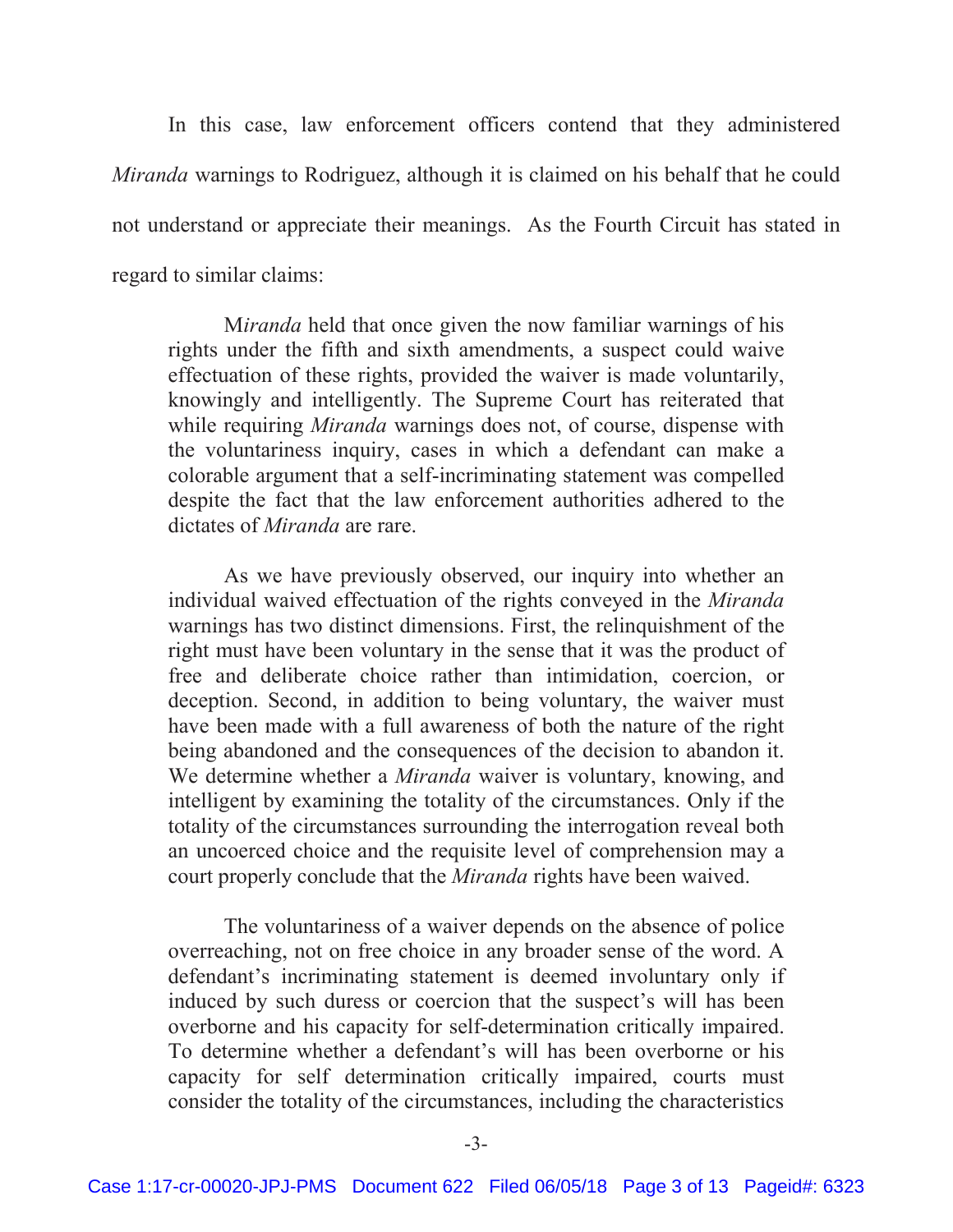of the defendant, the setting of the interview, and the details of the interrogation. As relevant to this case, we have held that consumption of pain killers and narcotics are alone insufficient to render a waiver involuntary. Rather, the focus of the voluntariness determination remains whether one's will has been overborne. A deficient mental condition (whether the result of a pre-existing mental illness or, for example, pain killing narcotics administered after emergency treatment) is not, without more, enough to render a waiver involuntary. Similarly, other circuits have held that intoxication does not automatically render a confession involuntary; rather, the test is whether this mental impairment caused the defendant's will to be overborne. The Government has the burden of proving, by a preponderance of the evidence, that the defendant's waiver of his *Miranda* rights was knowing and voluntary.

*United States v. Walker*, 607 F. App'x 247, 255-56 (4th Cir. 2015) (unpublished) (internal quotation marks, citations, and alterations omitted).

 With respect to the searches of Rodriguez' property, it is established that a search conducted pursuant to a voluntary consent is an exception to the Fourth Amendment's warrant requirement. *Schneckloth v. Bustamonte*, 412 U.S. 218, 219 (1973). There is "no talismanic definition of voluntariness" in determining the validity of the consent. *Id.* at 224 (internal quotation marks and citation omitted). The voluntariness of a consent to a warrantless search is a factual matter, based upon the totality of the circumstances, including the characteristics of the accused, as well as the conditions under which the consent to search was given. *United States v. Lattimore,* 87 F.3d 647, 650 (4th Cir. 1996) (en banc).

While it may be relevant on the question of voluntariness, the consent need not be knowing and intelligent, that is, the subject need not be advised of his right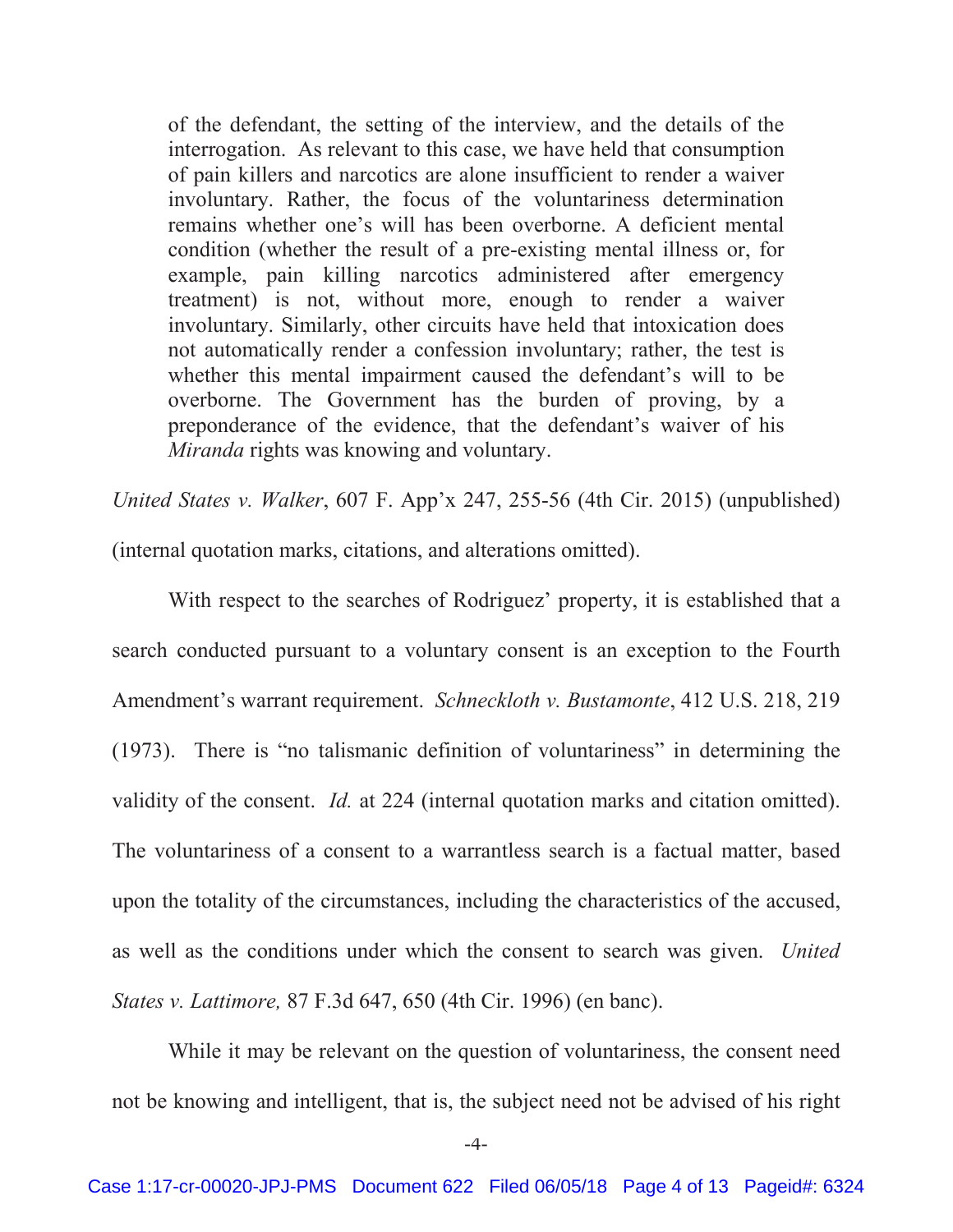to refuse consent or be told of the consequences of such consent. *See United States v. Drayton*, 536 U.S. 194, 206-07 (2002). The fact that the defendant was not given *Miranda* warnings prior to consenting to a search does not require a finding that the consent was involuntary. *United States v. Patane*, 542 U.S. 630, 634 (2004). A defendant in custody may give a voluntary consent to search. *United States v. Watson*, 423 U.S. 411, 424 (1976).

### B. *Findings of Fact.*

The following are my findings of fact as to the motions to suppress. In determining the credibility of the witnesses at the evidentiary hearing, I have taken into account the rationality and internal consistency of the testimony, the extent of detail and coherent nature of the testimony, the manner of testifying by the witnesses, and the degree to which the testimony is consistent or inconsistent with other evidence in the case.

1. The defendant is Mexican-born, 56 years old, with two years of schooling. He has lived in the United States since 1986, most of that time in the Lexington, North Carolina, area. He has worked as a farmer laborer and more recently as an operator of heavy machinery in highway construction. He denies being a United States citizen although he claims to have a U.S. passport.

2. The defendant testified in Spanish during the hearing on the present motions. He contended (through an interpreter) that he understands "very little"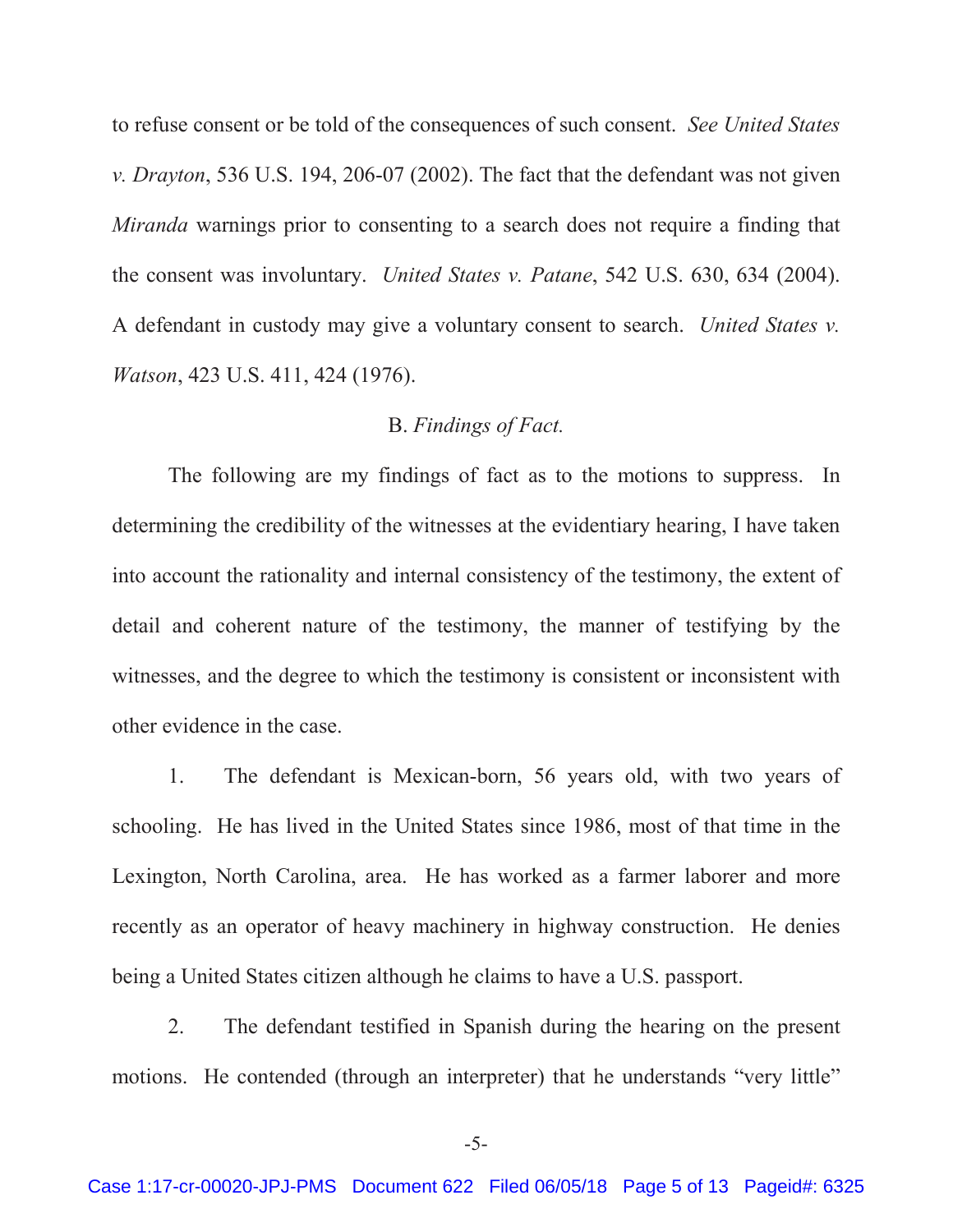English and can speak English only "[a] little bit." Tr.  $14<sup>3</sup>$  I find, however, that while the defendant sometimes uses "broken English," Tr. 99, he does in fact speak and understand English. The audio recording of the incriminating interview by ATF Special Agent Duke on June 20, 2017, which lasted one and a half hours, clearly shows that the defendant has sufficient English language ability to have allowed him to understand and converse with the law enforcement officers involved in all of these incidents.<sup>4</sup> I find that the defendant has feigned an inability to speak and understand English in an effort to impede the prosecution. While uneducated, the defendant is mature and street-wise. The fact that he has intentionally misrepresented his language ability indicates his relative sophisticated understanding of the criminal justice system.

3. On August 2, 2016, Detective Jeremy Luffman of the Surry County, North Carolina, Sheriff's Office, having information that the defendant was a drug dealer and learning that he was at the Mount Airy, North Carolina, home of Amy Hoyt, a codefendant in the present case, went with five or six other officers to Hoyt's home and placed Rodriguez in custody. Luffman and Rodriguez talked at the scene, and Rodriguez was then taken to an interrogation room used by the Sheriff's Department. The room is approximately twelve feet square and

 $\frac{1}{3}$ <sup>3</sup> References are to the transcript of the evidentiary hearing on the present motions, ECF No. 591.

<sup>&</sup>lt;sup>4</sup> The audio recording was introduced as Government Exhibit 1, ECF No. 563.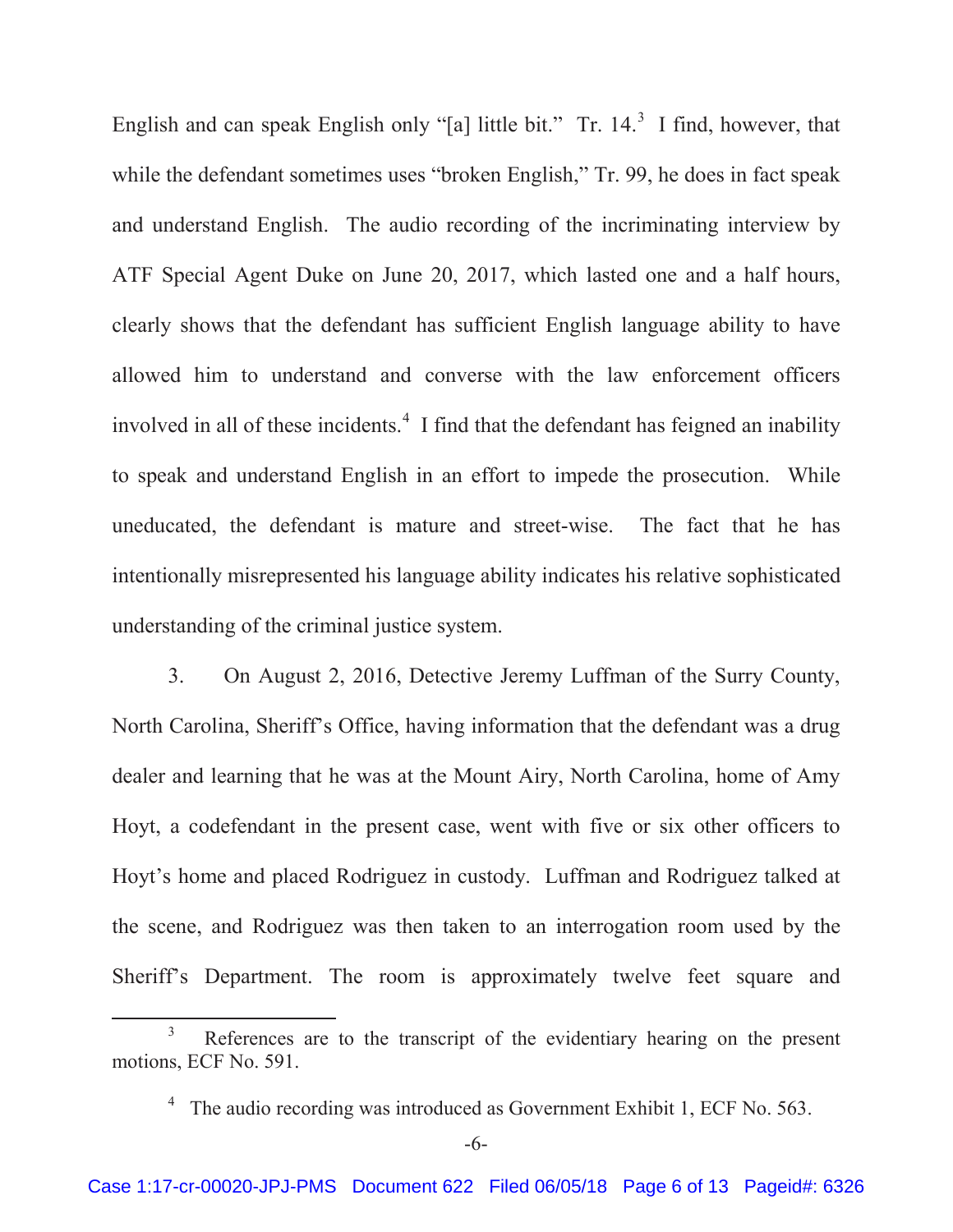windowless. Investigator Bradley Brown of the Sheriff's Department of Grayson County, Virginia, and a member of the Bristol, Virginia, ATF Violent Crime Task Force, talked to Rodriguez and asked him if he would consent to a search of his residence in Lexington, North Carolina. Rodriguez was cooperative and alert. He agreed to the search and after a brief conversation of about a half hour, signed a written police form entitled "Consent to Search" at about 3:00 p.m., witnessed by Brown and Lieutenant Matt Darisse of the Surry County narcotics unit. Before Rodriguez signed the form, Brown read it to Rodriguez, who was seated across from him in the interview room. After every few sentences read, Brown asked Rodriguez if he understood, and Rodriguez said that he did. The Consent to Search form stated as follows:

I, Sanson Penaloza Rodriguez having been informed of my right not to have a search made of the premises or vehicle hereafter described without a search warrant and of my right to refuse to consent to such a search, hereby voluntarily authorize Deputies of the Surry County Sheriff's Office, to conduct a complete search of the premises or vehicle under my control described as 308 Leonford St. Lexington, NC.

Def.'s Ex. 2, ECF No. 563-2.

Rodriguez gave Brown the directions to his home and gave him the key to the house for the officers to use. Officers subsequently searched the home and seized incriminating items. While in his testimony Rodriguez denied that he signed the consent form, Tr. 16, and claimed that he had actually refused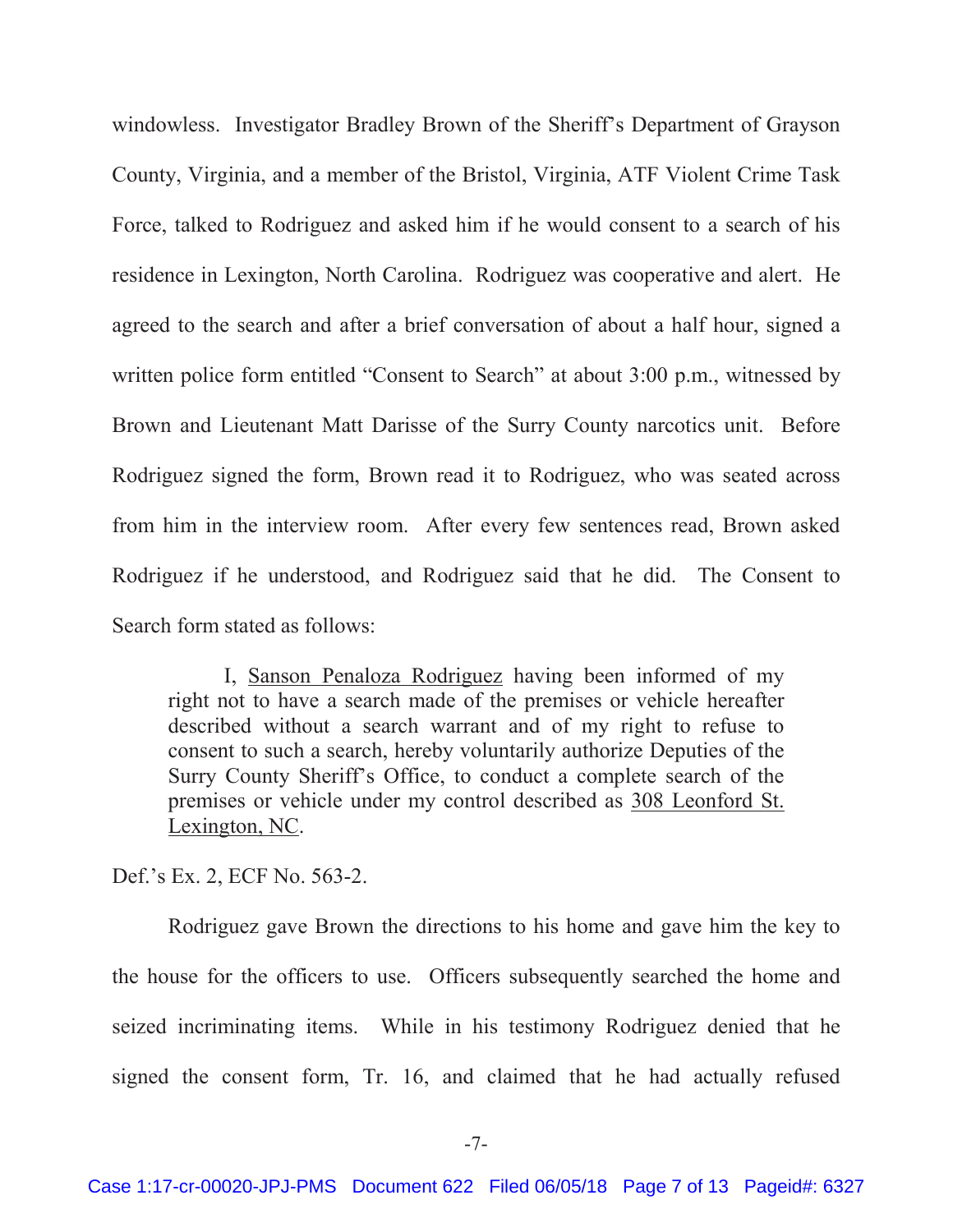permission to search his home when asked, Tr. 18, I do not believe him, and I instead credit Investigator Brown's testimony that Rodriguez voluntarily consented to the search of his residence. Rodriguez' signature on the consent form is similar to that contained on an Agreement Concerning Use of Statements, executed in connection with a proffer session with the federal prosecutor and also signed by Rodriguez' former attorney. Gov't's Ex. 3, ECF No. 563-5. Moreover, none of the officers involved spoke Spanish, and Rodriguez' claim that he denied them permission to search his house is inconsistent with his claim that he did not understand the officers.<sup>5</sup> While Rodriguez was in custody in an interrogation room

- A *Yes*.
- Q And did you tell them if you did or not?
- A No. I had a BB gun.
- Q Did you tell them that?
- A *Yes*.
- . . . .
- Q How long did *you talk to them*?
- A We were standing there like 20 minutes, 20, 25 minutes.
- Q At the office that you were taken to?

 $rac{1}{5}$  Asked by the court about this inconsistency, Rodriguez replied, "I speak a little bit of English." Tr. 26. Later in his testimony, however, he reverted to similar inconsistencies about his language ability. For example, he testified as follows:

Q They asked you if you had any guns in your house?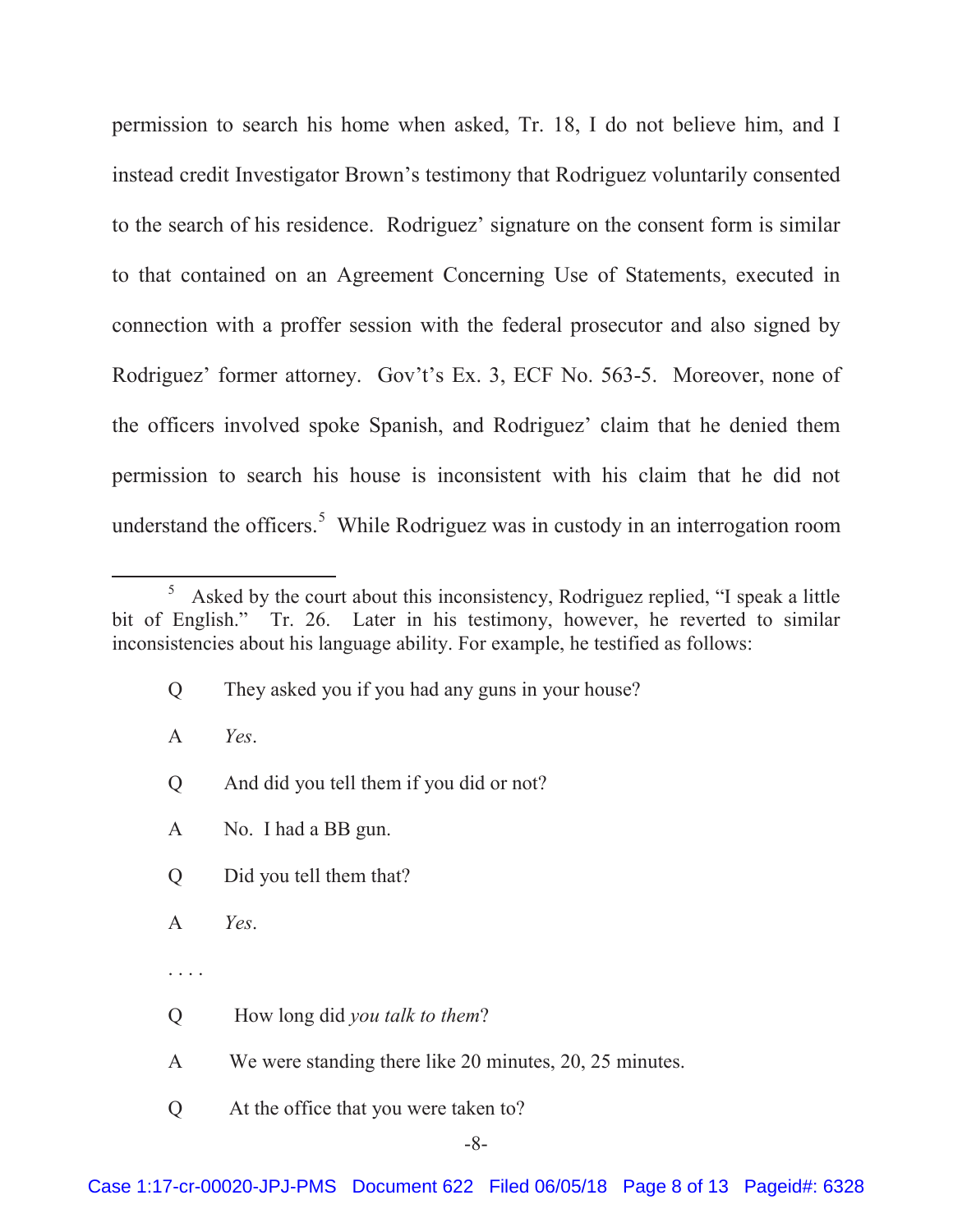when he gave consent, I find that he was not mistreated (he does not claim that he was), he understood the advice given to him concerning the requested search, and he voluntarily consented to it.

4. The next occasion was on December 21, 2016, when Rodriguez was placed in custody between 12:30 and 1:00 p.m., following a traffic stop, and taken to the same office in Mount Airy by Detective Luffman. At first, there was one other officer present from Surry County, but later Investigator Brown and ATF Special Agent Jonathan Tabor arrived. Only Luffman and Brown questioned Rodriguez.

Rodriguez was read his *Miranda* rights by Luffman and signed an Advice of Rights Waiver Form at about 2:00 p.m. Gov't Ex. 2, ECF No. 563-4. Rodriguez requested that the form be in the name of a fictitious person, Juan Torres, and he signed it as such, explaining to the officer that he didn't want his real name on the document because "he didn't want people to know that he was taking to law enforcement." Tr. 59. Luffman understood the concern and since he felt it didn't matter, went along with the subterfuge. Rodriguez testified that he did not

 $\overline{a}$ 

A *We talked* for about a half an hour because they wanted me to — they were asking me questions. *But I didn't know anything. I don't know English*.

Tr. 35 (emphasis added).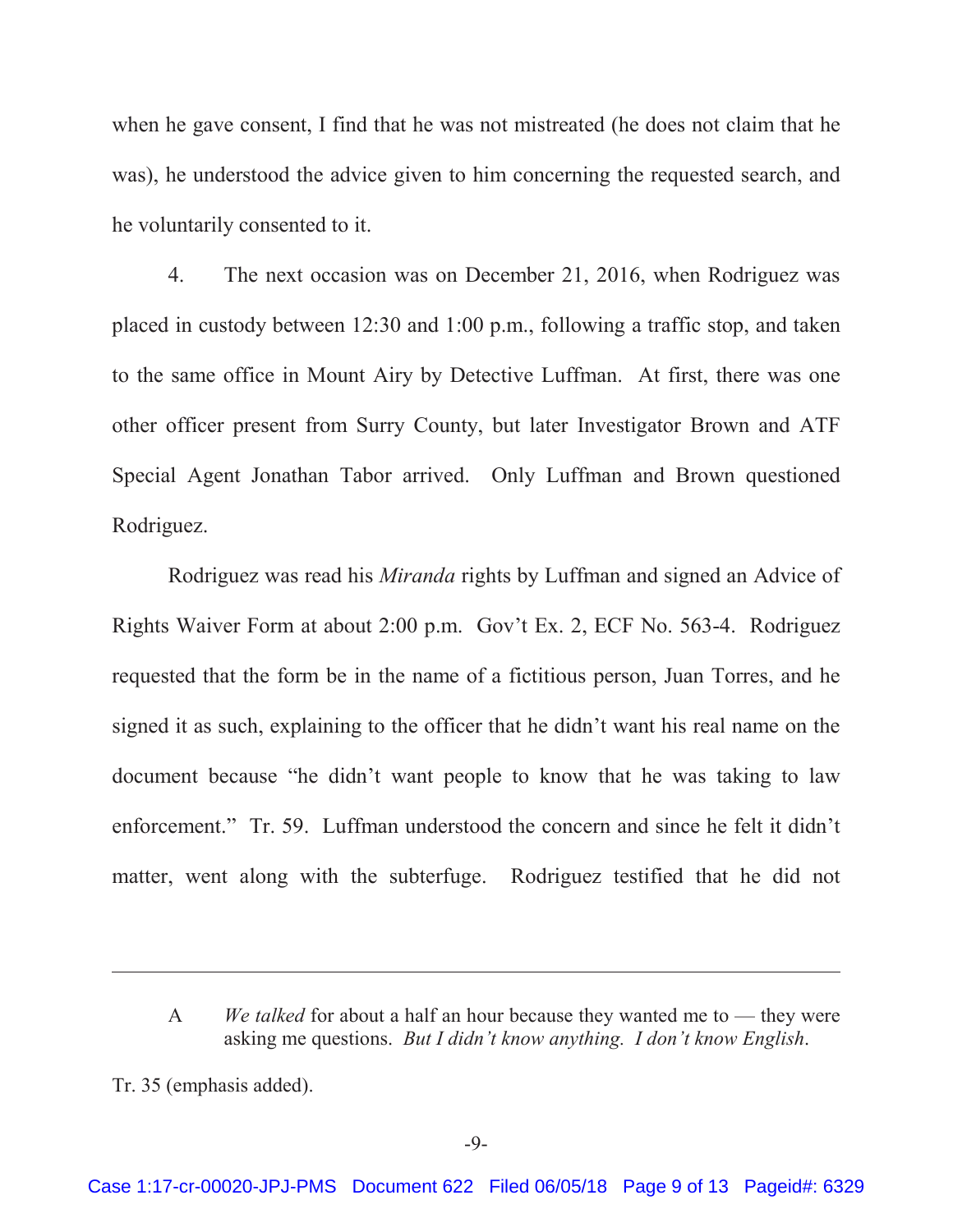remember being advised of his *Miranda* rights. According to Luffman, after Rodriguez signed the form, he was interviewed "for a pretty good while." Tr. 64.

5. Rodriguez also signed a Consent to Search Form on that same day, about two hours later, consenting to a search of his cell phone, this time in his own name. Def.'s Ex. 3, ECF No.  $563-3.^6$  Rodriguez admits that he signed the consent form, but he claims that it was not explained to him, and he thought it was a paper "to let me go back home." Tr. 23. I find, based on Brown's testimony, that the consent form was read to him, and Rodriguez was asked by Brown if he understood, and he said that he did.

6. Rodriguez contends that he was under the influence of methamphetamine during this period and had been awake, "like four days," at the time. Tr. 24. Luffman testified that Rodriguez appeared "normal" and appeared to understand what was said to him. Tr. 62. Agent Tabor testified that he appeared "tired" later in the interview and was "nodding off" on several occasions. Tr. 112, 117.

7. During the interrogation of Rodriguez by Brown, he gave "fairly detailed information" about his involvement in drug trafficking. Tr. 93-95. Rodriguez did have difficulty in staying awake at one point, but recovered and said

<sup>6</sup>  $6\degree$  The form was in the same format as the August 2 form, except that the "premises or vehicle" was described as "ZTE cell phone Ondigo black plastic case." *Id.*  The form was witnessed by Investigator Brown and Detective Luffman.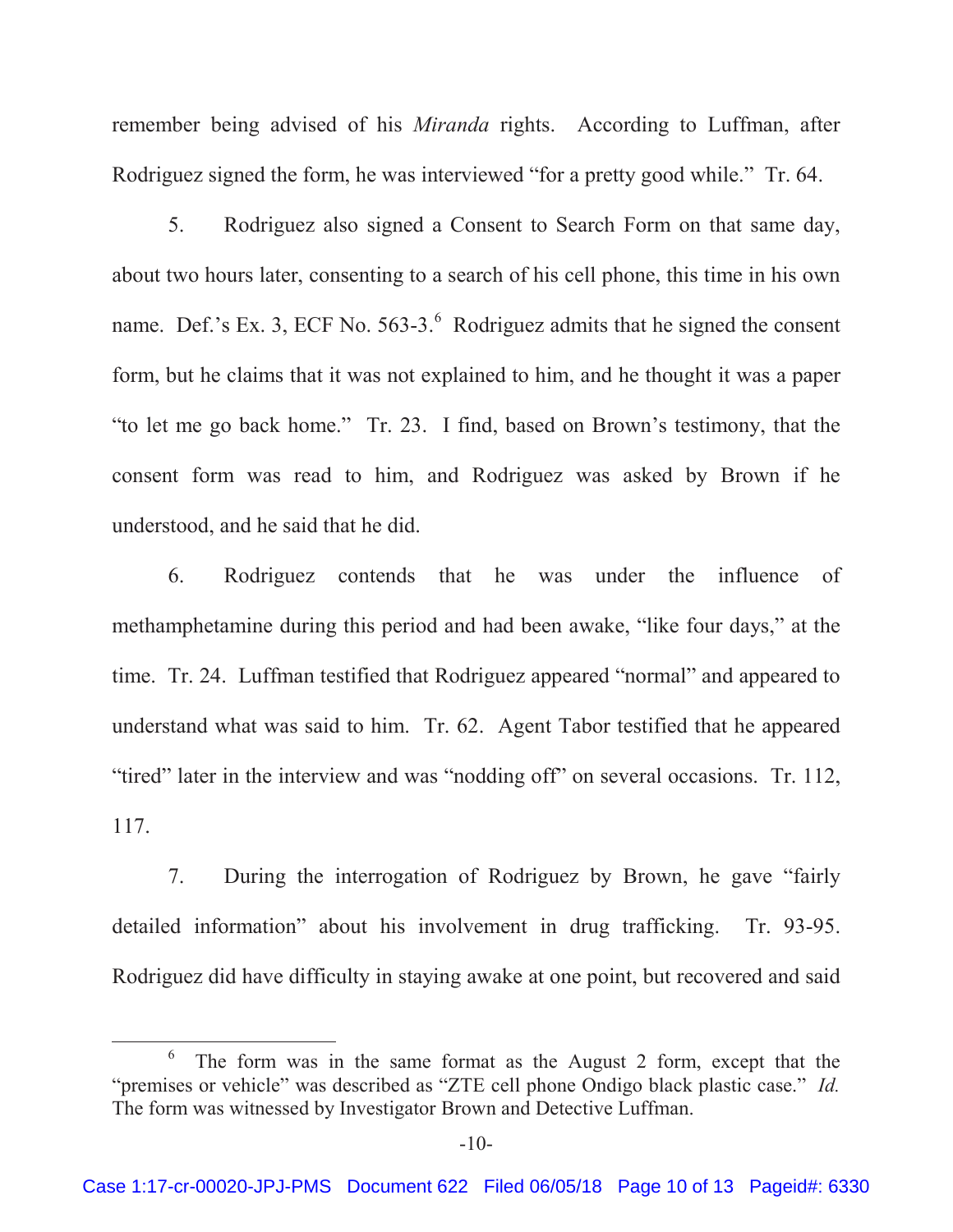he was "okay." Tr. 96, 97, 108. Brown's interrogation of Rodriguez lasted approximately one hour and Rodriguez' nodding off was "more than halfway in the interview." Tr. 108.

8. Based upon all of the circumstances, and crediting the law enforcement officers' testimony, I find that Rodriguez was advised of his *Miranda*  rights, understood them, and voluntarily, knowingly, and intelligently waived his right to remain silent on this occasion. I further find that his consent to search his cell phone was voluntary. Rodriguez had the ability to understand and communicate with the officers, and while there was evidence that he was not alert at times during the interview, I find that this condition did not interfere with his ability to make the waivers in question. I further find that while Rodriguez may have been held in custody for a number of hours, the length of the interrogation was not coercive and his waivers were not affected.<sup>7</sup>

<sup>7</sup> The record does not indicate the total length of time that Rodriguez was interrogated on December 21. He contends that he was in custody from 10:00 a.m. until 8:00 p.m., Tr. 21, but he does not contend that he was interrogated that whole period of time. In fact, he claims that once taken to the interrogation room, "I sat down in a chair and I fell asleep." Tr. 24. But he also admitted that he was questioned by at least one agent. Tr. 22. I find on the admittedly incomplete evidence that while Rodriguez was questioned for several hours, it was not the entire length of time he was held in custody. He was arrested between 12:30 p.m. and 1:00 p.m., and was first questioned by Detective Luffman, who obtained the *Miranda* waiver at approximately 2:00 p.m., and then later by Investigator Brown, who obtained the consent to search the cell phone at 4:00 p.m. It was estimated by Brown and by ATF Special Agent Tabor, who was present during the questioning, that the interrogation by Brown lasted up to one hour. Tr. 108, 113. Brown then left. There is no evidence of further questioning by any officers.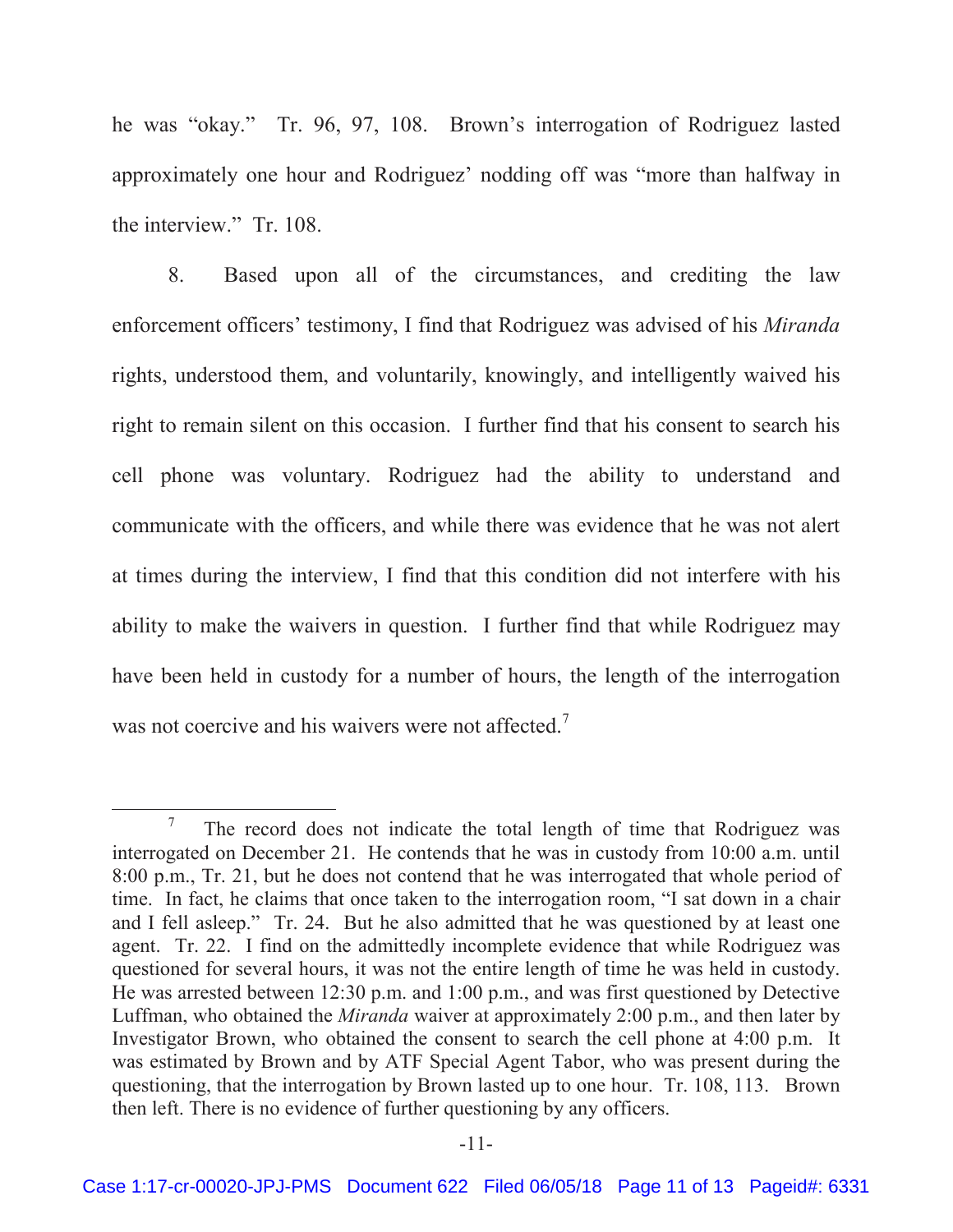9. The final occasion was on July 20, 2017. Rodriguez was arrested on the present charges on that day at his home in Lexington, North Carolina, and AFT Special Agent Duke alone transported him by car to Galax, Virginia, where a command post had been set up for the multiple arrests in this case. Agent Duke recorded the trip and his entire conversation with Rodriguez. Based on the recording of that conversation, it is clear that Rodriguez was fully advised of his *Miranda* rights and validly waived them.

# II. MOTION TO DISQUALIFY.

The defendant has also filed a motion seeking to disqualify the Assistant United States Attorney ("AUSA") assigned to this case. The grounds for the motion relate to the defendant's prior motion to enforce a plea agreement signed by the parties, but ruled by the court to be unenforceable due to mutual mistake as to a material term of the agreement. *United States v. Rodriguez*, No. 1:17CR00020- 002, 2017 WL 5992385 (W.D. Va. Dec. 4, 2017). The defendant contends that because the AUSA testified at the hearing on the motion, he is disqualified under the "witness-advocate" rule. It is also argued that because the AUSA opposed the defendant's motion and testified, that "calls into question his partiality and bias toward Mr. Rodriguez and whether he and his office can pursue their duty to seek the appropriate justice in his case." Def.'s Mot. Disqualify 6, ECF No. 485. I do not agree.